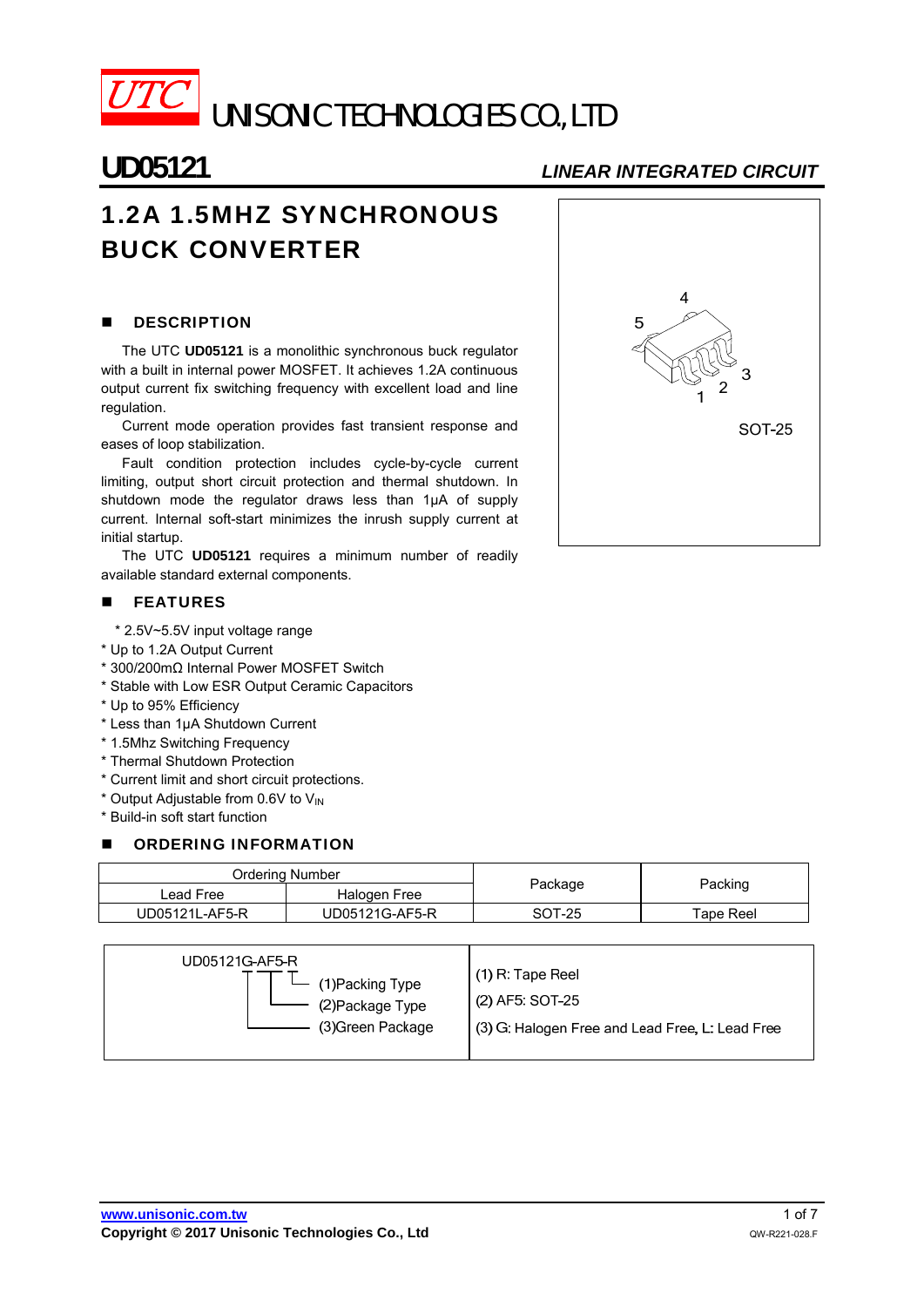# **UD05121** *LINEAR INTEGRATED CIRCUIT*

# **MARKING**



# **PIN CONFIGURATION**



## **PIN DESCRIPTION**

| PIN NO. | <b>PIN NAME</b> | <b>DESCRIPTION</b>            |
|---------|-----------------|-------------------------------|
|         | EN              | Chip enable pin. Active high. |
|         | <b>GND</b>      | Ground pin                    |
| 2       | SW              | Switching pin                 |
| 4       | $V_{\rm CC}$    | $V_{\rm CC}$ input pin        |
| 5       | FB.             | Feedback pin                  |

## **BLOCK DIAGRAM**



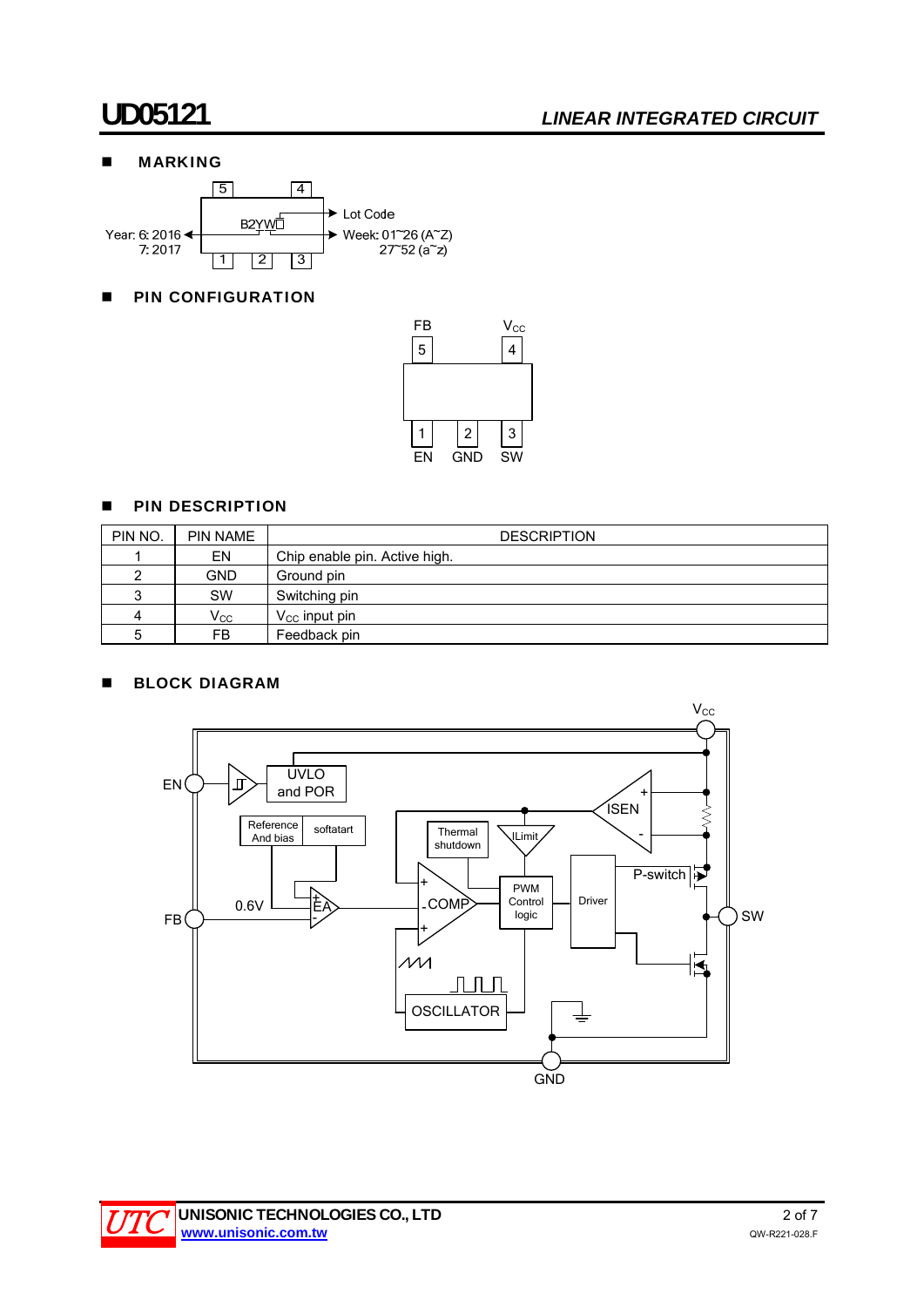### **ABSOLUTE MAXIMUM RATING** ( $T_A = 25^\circ$ C, unless otherwise specified)

| <b>PARAMETER</b>             | <b>SYMBOL</b>               | <b>RATINGS</b>           | UNIT       |
|------------------------------|-----------------------------|--------------------------|------------|
| $V_{\text{CC}}$ Pin Voltage  | V <sub>IN</sub>             | $-0.3 - 7$               |            |
| <b>SW Pin Voltage</b>        | $V_{SW}$                    | $-0.7 \sim V_{IN} + 0.3$ |            |
| <b>EN, FB Pins Voltage</b>   |                             | $-0.3 \sim V_{IN} + 0.3$ |            |
| Continuous Power Dissipation | $P_D$                       | 370                      | mW         |
| Uunction Temperature         |                             | $-40 - 125$              | °С         |
| Storage Temperature          | $\mathsf{r}_{\texttt{STG}}$ | $-65 - 150$              | $^{\circ}$ |

Notes: 1. Absolute maximum ratings are those values beyond which the device could be permanently damaged. Absolute maximum ratings are stress ratings only and functional device operation is not implied.

2. Stresses exceed those ratings may damage the device.

#### **THERMAL CHARACTERISTICS**

| <b>PARAMETER</b>       | <b>SYMBOL</b>          | <b>TINGS</b><br>RA | UNIT |
|------------------------|------------------------|--------------------|------|
| Ambient<br>Junction to | UJA                    | 270                | °C/W |
| Junction to Case       | <b>A</b> <sup>1C</sup> | 85                 | °C/W |

Note:  $θ<sub>JA</sub>$  is measured with the PCB copper are of approximately 1 in<sup>2</sup> (Multi-layer).

### **ELECTRICAL CHARACTERISTICS** (V<sub>IN</sub>=5V, V<sub>EN</sub>=5V, V<sub>OUT</sub>=1.8V, T<sub>A</sub>= 25°C)

| <b>PARAMETER</b>                              | <b>SYMBOL</b>          | <b>TEST CONDITIONS</b>                                                                   | <b>MIN</b> | <b>TYP</b> | <b>MAX</b> | <b>UNIT</b> |
|-----------------------------------------------|------------------------|------------------------------------------------------------------------------------------|------------|------------|------------|-------------|
| Input Voltage                                 | $V_{IN}$               |                                                                                          | 2.5        |            | 5.5        | V           |
| Input UVLO                                    | <b>UVLO</b>            | $I_{\text{OUT}} = 0A$                                                                    | 1.8        | 2.2        | 2.5        | V           |
| Input OVLO                                    | OVLO                   | $I_{\text{OUT}} = 0A$                                                                    |            | 6.0        |            | $\vee$      |
| Quiescent Current                             | $_{\text{LCO}}$        | $V_{FB} = 1V$                                                                            |            | 250        | 350        | μA          |
| Shutdown Current                              | $I_{SD}$               | $V_{EN} = 0V$                                                                            |            | 0.1        | 1          | μA          |
| FB Pin Voltage                                | $V_{FB}$               |                                                                                          | 0.588      | 0.6        | 0.612      | $\vee$      |
| <b>FB Pin Current</b>                         | IFB                    |                                                                                          |            |            | ±50        | nA          |
| Load Regulation                               |                        | 0A <lout<1.2a< td=""><td></td><td>0.6</td><td></td><td><math>\%</math></td></lout<1.2a<> |            | 0.6        |            | $\%$        |
| Load Regulation                               |                        | 2.5A< V <sub>IN</sub> < 5.5V                                                             |            | 0.3        |            | $\%$ /V     |
| EN Pin Voltage High                           | $V_{ENH$               |                                                                                          | 1.5        |            |            | $\vee$      |
| EN Pin Voltage Low                            | $V_{EML}$              |                                                                                          |            |            | 0.4        | $\vee$      |
| EN Pin Leakage Current                        |                        | $V_{EN} = 3V$                                                                            |            | 0.1        | 1          | uA          |
| <b>Switching Frequency</b>                    | $F_{\underline{OSC}}$  |                                                                                          | 1.1        | 1.5        | 1.9        | MHz         |
| <b>Current Limit</b>                          | $C_L$                  | $V_{IN} = 3V,$<br>$V_{FB}$ =0.5V or $V_{OUT}$ =90%,<br>Duty Cycle<35%                    | 1.4        | 1.7        |            | A           |
| Switching Maximum Duty                        | Dmax                   |                                                                                          |            |            | 100        | %           |
| Minimum Duty                                  | <b>Dmin</b>            |                                                                                          | 0          |            |            | $\%$        |
| P-Switch R <sub>DS(ON)</sub>                  | $R_{DS(ON) \text{-}P}$ |                                                                                          |            | 300        |            | $m\Omega$   |
| N-Switch R <sub>DS(ON</sub>                   | $R_{DS(ON)-N}$         |                                                                                          |            | 200        |            | $m\Omega$   |
| Low Side Discharger                           |                        |                                                                                          |            | 60         |            | Ω           |
| <b>Thermal Shutdown</b>                       | $T_{SD}$               |                                                                                          |            | 160        |            | $^{\circ}C$ |
| <b>Thermal Shutdown Protection hysteresis</b> | ${\sf T}_{\sf SH}$     |                                                                                          |            | 30         |            | $^{\circ}C$ |

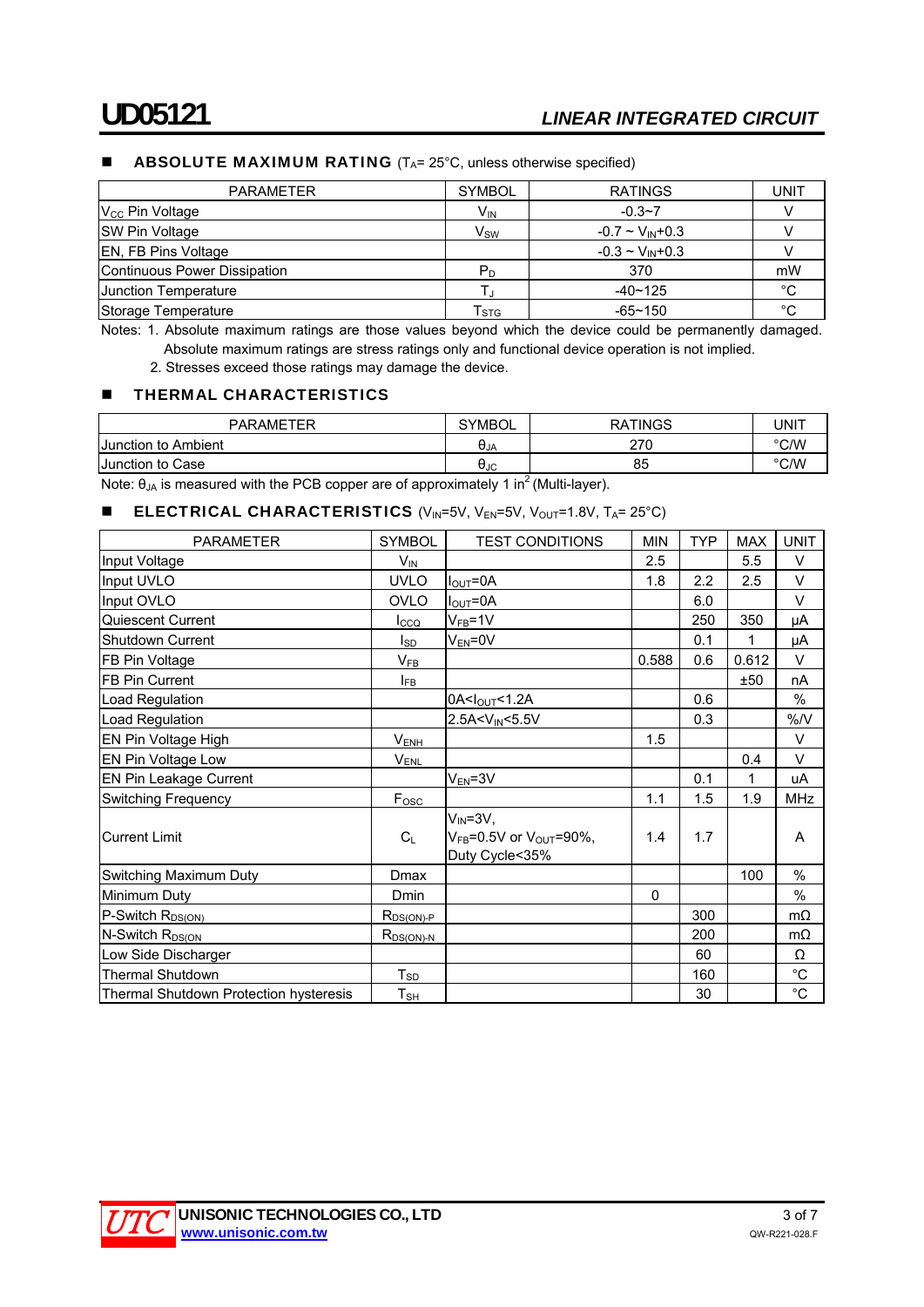# **TYPICAL APPLICATION CIRCUIT**



 $V<sub>OUT</sub>=V<sub>FB</sub> × (1+R1/R2), V<sub>FB</sub> = 0.6V, R2 suggest 60k<sup>300k<sub>Ω</sub></sup>$ 

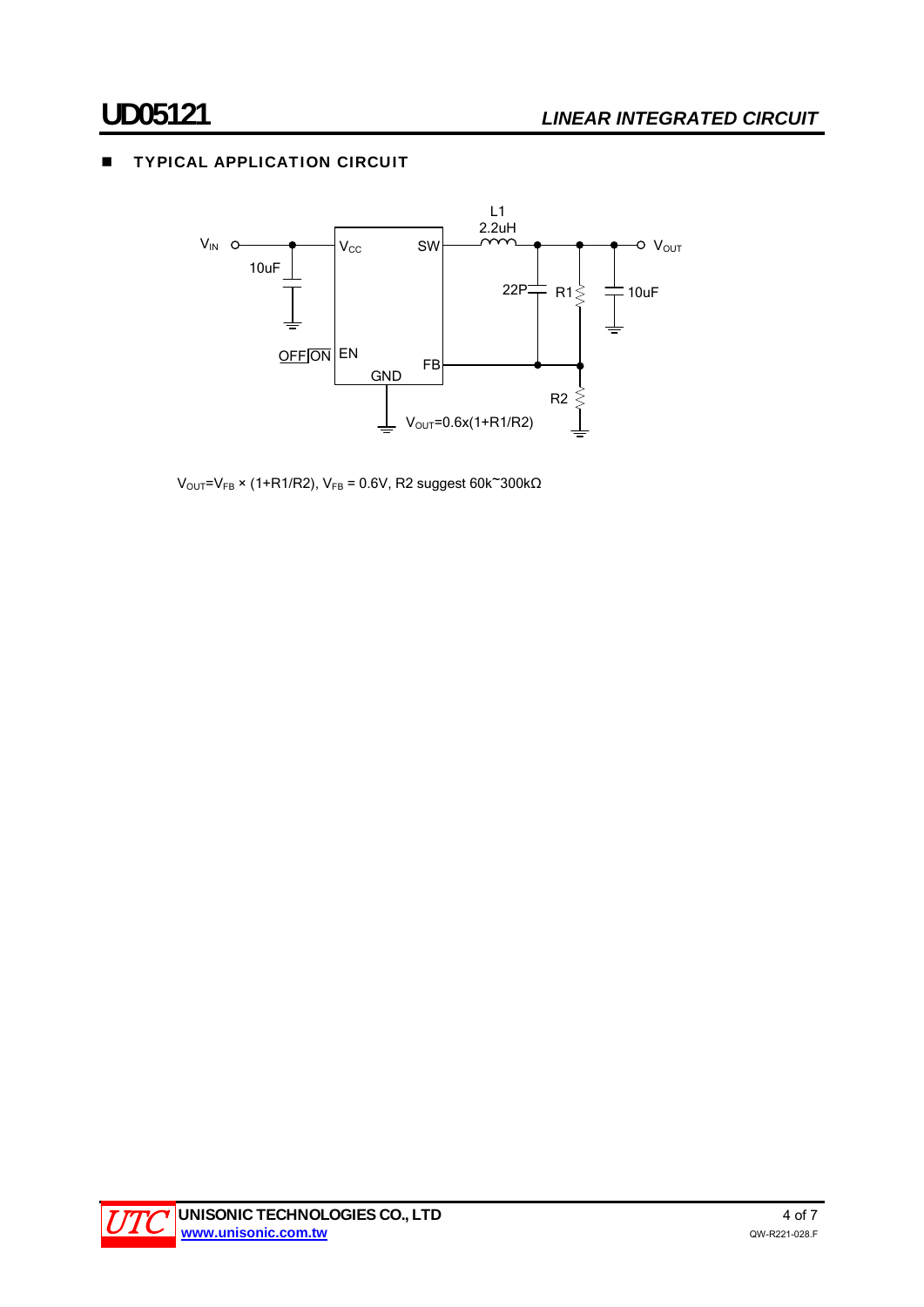## FUNCTION DESCRIPTION

#### **Normal Operation**

The **UD05121** uses a user adjustable frequency, current mode, synchronous step-down architecture with internal paver switch. During normal operation, the internal power switch is turned on each cycle when the oscillator sets the SR latch, and turned off when the comparator resets the SR latch. The peak inductor current at which comparator resets the SR latch is controlled by the output of error amplifier EA. While the high-side switch is off, the external schottky diode turns on until either the inductor current starts to reverse or the beginning of the next switching cycle.

#### **Setting the Output Voltage**

Application circuit item shows the basic application circuit with adjustable output version. The external resistor sets the output voltage according to the following equation:

$$
V_{\text{OUT}} = V_{\text{FBX}}(1 + \frac{R1}{R2}), \ V_{\text{FB}} = 0.6V, R2 \text{ suggest } 60k \sim 300k\Omega
$$

| V <sub>ουτ</sub> | R1   | R <sub>2</sub> |
|------------------|------|----------------|
| 1.0V             | 100K | 150K           |
| 1.2V             | 100K | 100K           |
| 1.5V             | 150K | 100K           |
| 1.8V             | 200K | 100K           |
| 2.5V             | 470K | 150K           |
| 3.3V             | 450K | 100K           |

Table 1. Resistor select for output voltage setting

#### **Dropout Operation**

As the input supply voltage decreases to a value approaching the output voltage, the duty cycle increases toward the maximum on-time. Further reduction of the supply voltage forces the high-side switch to remain on for more than one cycle until it reaches 100% duty cycle.

The output voltage is dropped from the input supply for the voltage which across the high-side switch.

#### **Over Temperature Protection**

In most applications the **UD05121** does not dissipate much heat due to high efficiency. But, in applications where the **UD05121** is running at high ambient temperature with low supply voltage and high duty cycles, such as in dropout, the heat dissipated may exceed the maximum junction temperature of the part. If the junction temperature reaches approximately 160°C, the internal high-side power switch will be turned off and the LX node will become high impedance.

#### **Over Current Protection**

The **UD05121** cycle-by-cycle limits the peak inductor current to protect embedded switch from damage. Hence the maximum output current (the average of inductor current) is also limited. In case the load increases, the inductor current is also increase. Whenever the current limit level is reached, the output voltage cannot be regulated and starting to drop.

#### **Soft-Start**

The **UD05121** employs internal soft-start circuitry to reduce supply inrush current during startup conditions. When the device exits under-voltage lockout or shut-down mode, the soft-start circuitry will slowly ramp up the output voltage.

#### **Short-circuit Protection**

Short-circuit protection will activate once the feedback voltage falls below, and the operating frequency will be reducing normal switching frequency to reduce power delivered from input to output.

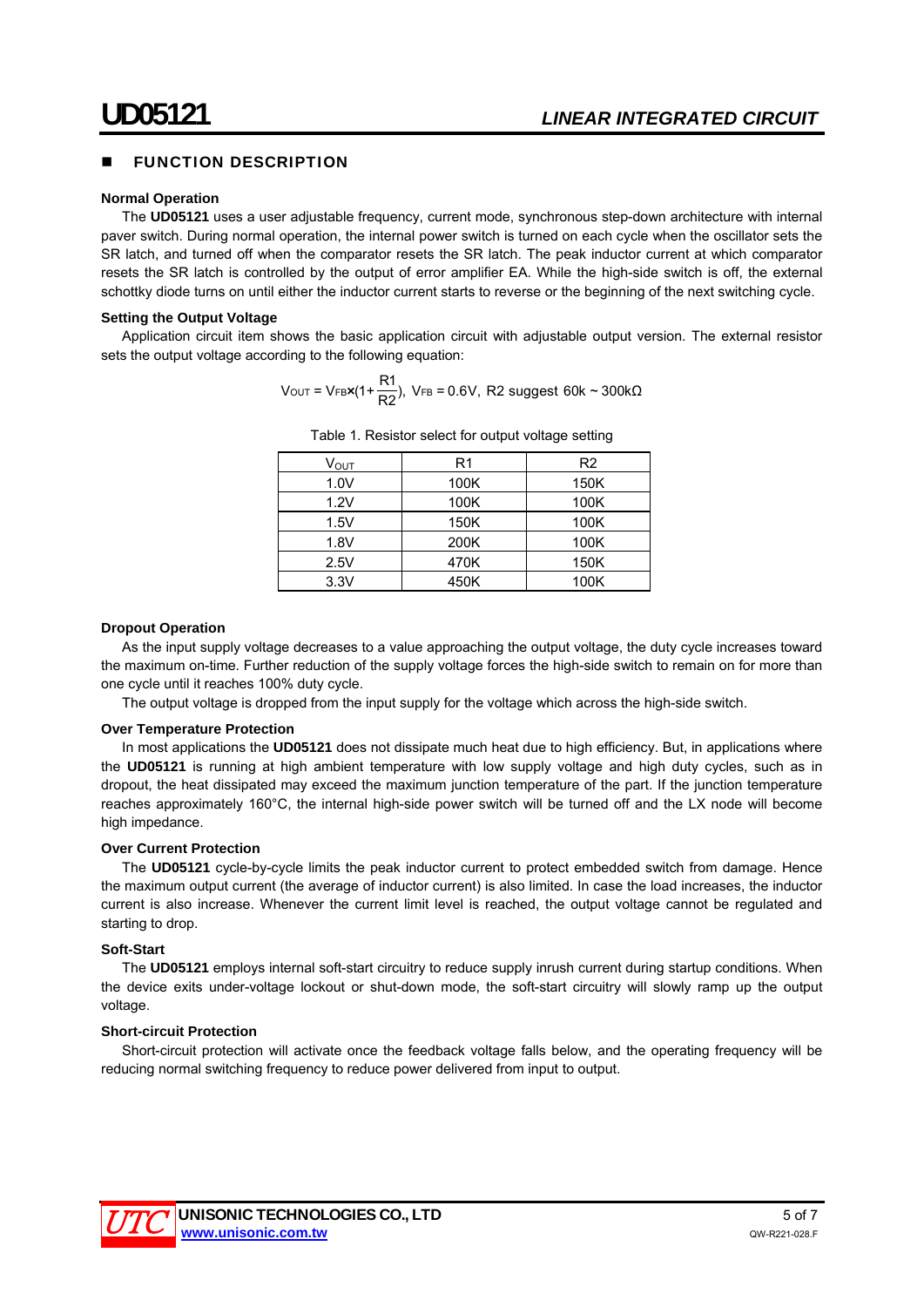# **UD05121** *LINEAR INTEGRATED CIRCUIT*

# TYPICAL CHARACTERISTICS

C1=100μF, C2=330μF, L1=33μH, TA=25°C